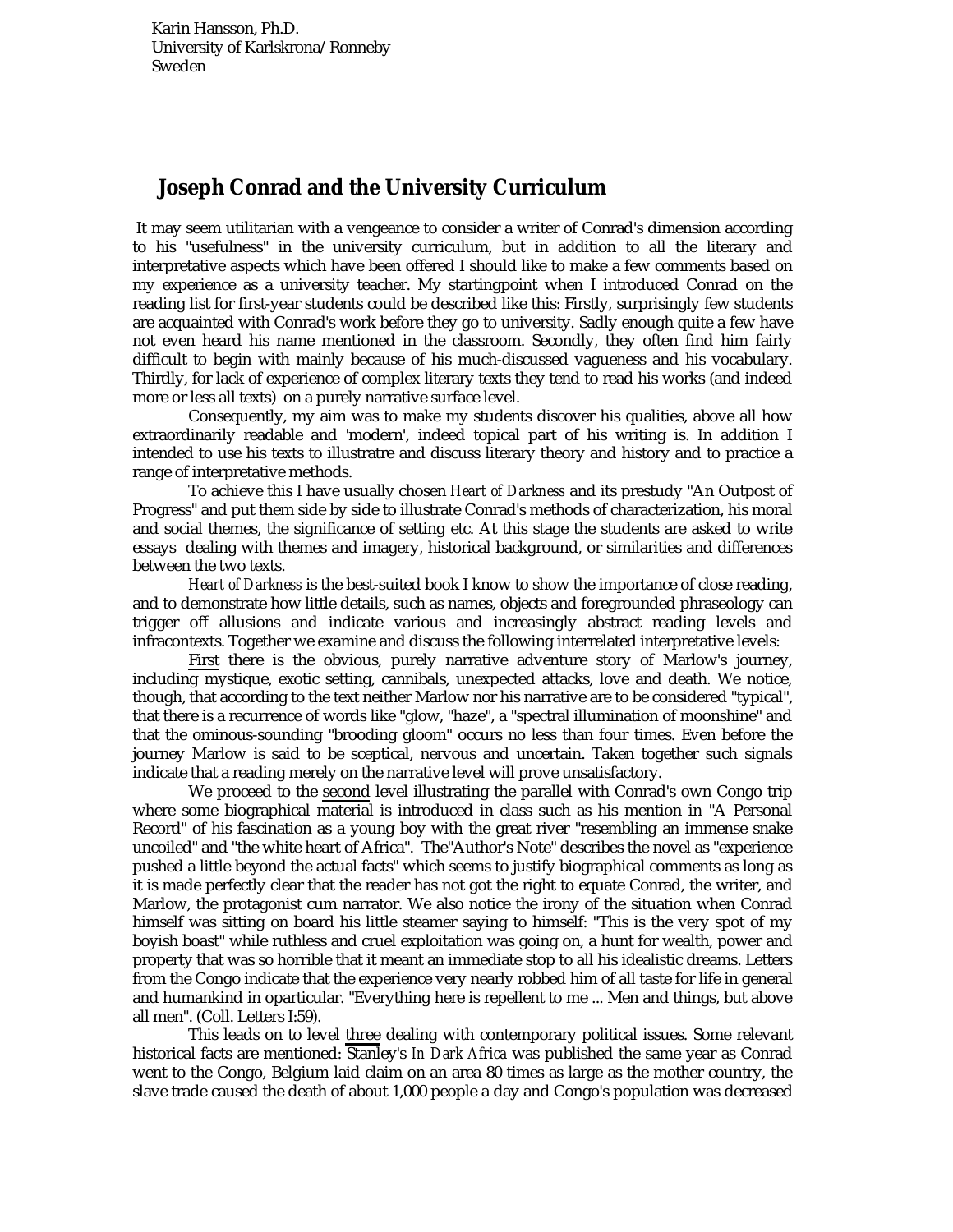by half. In the essay called "Geography and Some Explorers" Conrad describes the situation as "the vilest scramble for loot that ever disfigured the history of human conscience and geographical exploration". "Extermination", the very word used by Kurtz in his notorious report was an idea that was frequently discussed among scientists, philosophers and writers at the time. To Conrad's contemporaries, European expansion was seen as a biological necessity. The notion that it was inhumane to prolong the natives' struggle for survival by external and artificial means was brought to the fore in the writings of Eduard von Hartman, whose *Philosophy of the Unconscious* (1884) was familiar to Conrad, and similar thoughts, sometimes referred to as social darwinism, were expressed by the leading philosopher iof the time, Herbert Spencer, for instance in his *Social Statics* from 1850. (See Lindqvist, *Utrota varenda j*#*vel*, 1992)

The issue of exploration and exploitation forms a link to the fourth level where the historical perspective is widened considerably. Young Conrad's boyish dreams had been associated with the great explorers. In "Geography and Some Explorers" in *Last Essays* he describes them as brave dedicated men, who had set their minds to find truth, no matter the cost, "conquering a bit of truth here and a bit of truth there and they were sometimes swallowed up by the mystery their hearts were so persistently set on unveiling". In this respect Kurtz makes an obvious parallel.

At the beginning of the story the Thames is linked geographically with all waterways in the world, also with the rives of Hades. Marlow's very first words come as a comment to a conversation the reader has not been allowed to share: "And this also has been one of the dark places of the earth". The names of Sir Francis Drake and Sir John Franklin and the names of their ships foreshadow what is going to happen: Drake's "the Golden Hind" returned to England loaded with riches from a cruel and successful exploitation comparable to that 300 years later in Africa. Franklin's "the Erebus" was named after the god of darkness, child of Chaos and his second ship, "the Terror", which as also mentioned by Conrad, never returned from the expedition where the whole crew, including Franklin died. Kurtz' last words, "the horror, the horror", is a natural association.

Otherwise, we can notice, very few names are mentioned. The listeners on board "the Nellie" are anonymous, Brussels is called "the white sepulchral city", Kinchasa is referred to as "the Central Station", Stanley Falls as "the Inner Station". The implications are discuessed and the students arrive at the conclusion that Conrad aims at universality rather than biography, documentary or general historical parallels. This is also brought to the fore through the information in *Heart of Darkness* that "All Europe contributed to the making of Kurtz".

Against this background we can discern a fifth level where moral issues are discussed. Conrad obviously claims that every human being in an extreme situation (a recurrent conradian theme), losing foothold in life, might react in a similar manner. William Golding's *Lord of the Flies* which also deals with the disappearance of the varnish of culture and the emergence of primitive and brutal instincts hidden underneath, makes a good comparison. According to both, human greed, cruelty and selfishness will always exist. In this respect Conrad is pessimistic: temptations, evil, hate and disgust cannor be faught by means of what we call culture and civilization. Early on in the book Marlow discusses what constitutes the possibility of salvation, for the individual and for society. He keeps returning to the word "restraint". "What saves us is efficiency", he says, emphasizing the work ethic, duty and control. At the same time this attitude means surrender to the forces of darkness, as Marlow chooses to concentrate on the bearable and the superficial in order not to see and hear, not to become involved in something that would affect his personality in an extremely unpleasant and thorough manner.

 This brings us to a sixth level focusing the psychological point of view, where the painful journey towards the Inner Station, what Marlow refers to as "the furthest point of my navigation", becomes illustrative of the jungian individuation process and a journey towards self-knowledge and insight. We can apply Jungian terminology and see Kurtz as Marlow's "shadow", the dark part of his personality, his second self, the side that Marlow has to acknowledge in order to become a whole individual. In spite of chronology it is interesting to note that Conrad's story "The Secret Sharer" was originally called "The Second Self". The causes and the consequences of Marlow's mental breakdown can be discussed in the jungian context. The novel illustrates Marlow's gradual loss of illusions and foothold in life. He has to mobilize all his capacity of self-control and concdntrate on "surface reality" in order to escape the dreadful truth summarized in Kurtz' dying words. Here the story makes a clear distinction between those who have Marlow's capacity for restraint and those who lack it. We are never told what Kurtz'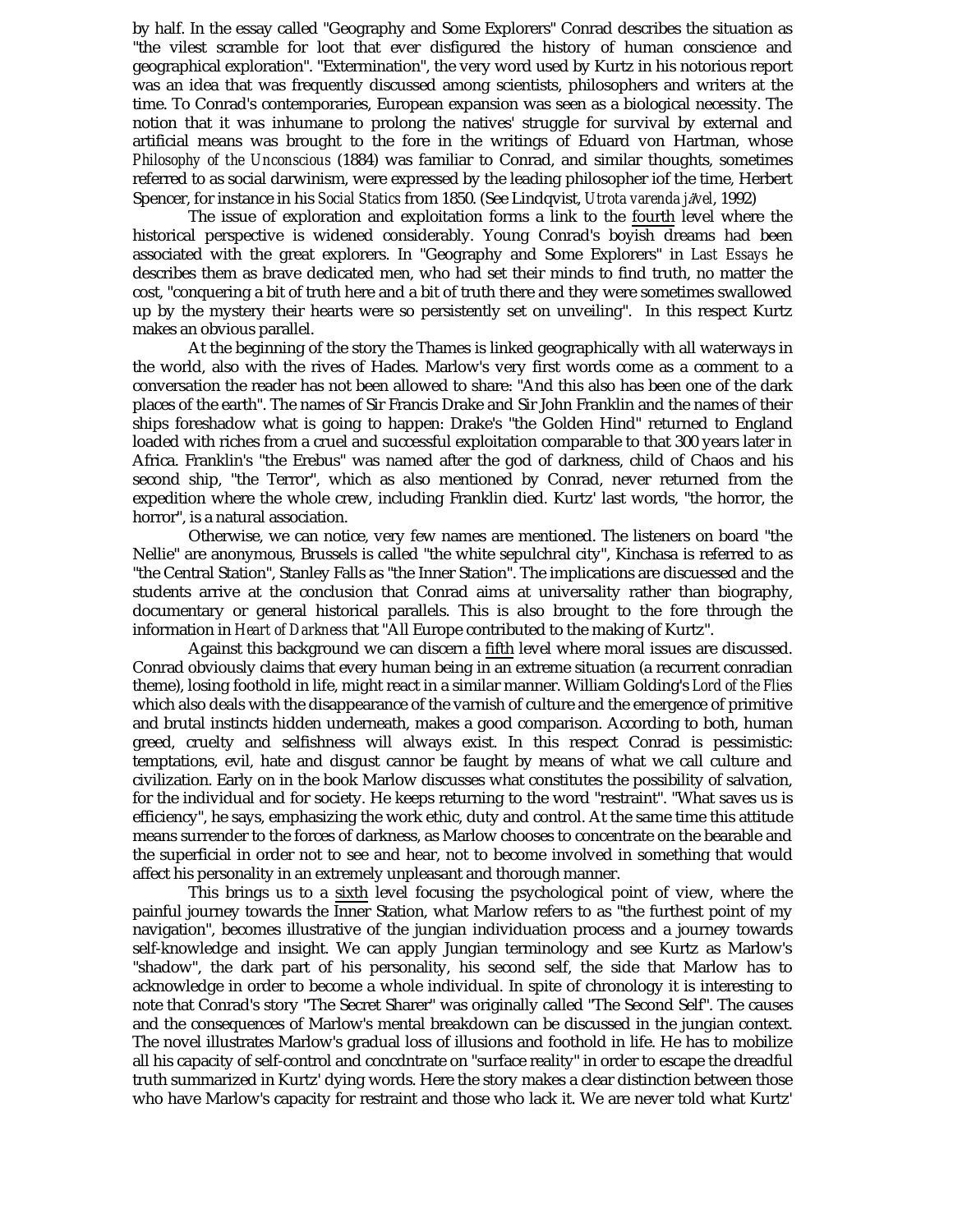"unspeakable rites" consist of and it can be discussed whether he had the natives worship him as a god, whether there was cannibalism, sexual orgies, human sacrifice. Are the human head paled outside a sign of Kurtz' efforts to exterminate the native population?

 We are given to understand that Marlow himself was surprised by the strength of the dark forces, and he tells his listeners on "the Nellie" that they will never understand what it is all about. One of them sighs and says that Marlow is absurd and Marlow loses his patience arguing that they do not even know what absurd means, they who are firmly anchored in an existence where there is a butcher around one corner and a policeman around the other. He alone has experienced what it means when one's conscious and ones' unconscious self are separated. The result, in jungian terms, is a neurosis.

 The experience to a degree was Conrad's own and led to mental ill health and attempted suicide. While he was working on *Heart of Darkness* he wrote to his friend Cunninghame Graham: "Know thyself. Understand that you are nothing, less than a shadow, more insignificant than a drop of water in the ocean, more fleeting than the illusion of a dream". Other letters too indicate lasting pessimism and nervous disorder.

 Finally we arrive at the seventh, the philosophical, mythical or religious reading level with parallels in Buddhism and ancient myth. and the notion of illumination. The students are asked to pay attention to archetypal patterns and the numerous allusions to classical epic journeys into the realm of death, to Hades and the underworld.The words "inferno" and "infernal" are mentioned in some contexts and Marlow feels as if he were on his way not to the interior of a continent but to the interior of the earth. We can read the story as an allegoy of a journey through the various circles of hell to meet Lucifer at the Inner Station. The aspect of timelessness is continually emphasized: "Going up that river was like travelling back to the earliest beginnings of the world.." At the beginning, in the middle and towards the end Marlow is compared to a Buddha figure, and the description illustrates and parallels his own mental experience. First, sitting with crossed legs, sunken cheeks, yellow skin, straight back, ascetic, with the palms of his hands turned upwards, in a lotus position, apparently *prepared* to reach contact with his subconscious, in the middle he is "worn, hollow, with downward fold and drooped eyelids, with an aspect of concentrated attention, and at the end he no longer seems to be a member of the group, but an outsider who has gone through Purgatory alone, sitting "*apart*, indistinct and silent in the pose of the meditating Buddha". (italics mine)

 Scholars have pointed out certain parallels between Virgil's *Aeneid*, particularly the Sixth Song dealing with Aeneas' descent into the realms of death. Like Marlow he is described as dutiful, loyal, obedient and somewhat melancholic. They both have an experience behind them that left them unhappy and isolated. In both cases their helmsmen are killed and the protagonists have to attend to the dead bodies before the moment of truth occurs. Virgil and Conrad both use the snake image and the symbol of ivory, the latter representing something deceitful and false.

 Others have found allusions to the Faustus legend and argue that Christopher Marlowe's *Doctor Faustus* inspired not only the name of the narrator but part of the story as well. Faustus and Kurtz can be considered kindred souls, heroes challenging the unknown, seeking their own benefit and satisfacxtion, thereby bringing disaster to themselves and others, selling their souls to the devil. We also know that Conrad was fascinated by the Faustus figure, and with that in mind we recall the mention of the *papier maché* Mephistopheles and the fact that the name of Lucifer has the double implication of light bringer and devil. In Conrad's novel the imagery related to light and darkness, to black and white, among other things suggests that the bringers of light become the princes of darkness. Kurtz once was "a bearer of a spark from the sacred fire", and we are told that crawling in the grass he seems to have horns on his head. Just as in the case of Lucifer it is the sin of hubris, megalomania, that destroys him. he has entered a pact with evil forces, but not because he is stupid: "He had talken a high seat among the devils of the land", Marlow states, "I take it no fool ever made a baegain for his soul with the devil.

 There are numeous parallels to the mythical heroes of the Grail legend. They too were looking for something symbolizing truth and the deepest insight a human being can achieve, *illuminatio*. Conrad's ligth-darkness imagery fits the pattern. The Grail legend speaks of a wounded King on the banks of a river who has to be saved by the knight in search of truth. When Marlow has reached "the farthest point of navigation", Kurtz becomes his grotesque Grail, compared to an enchanted princess in a castle dangerous to approach. Marlow experiences some sort of negative illumination, paradoxically implying a sort of light – "it threw a kind of light on